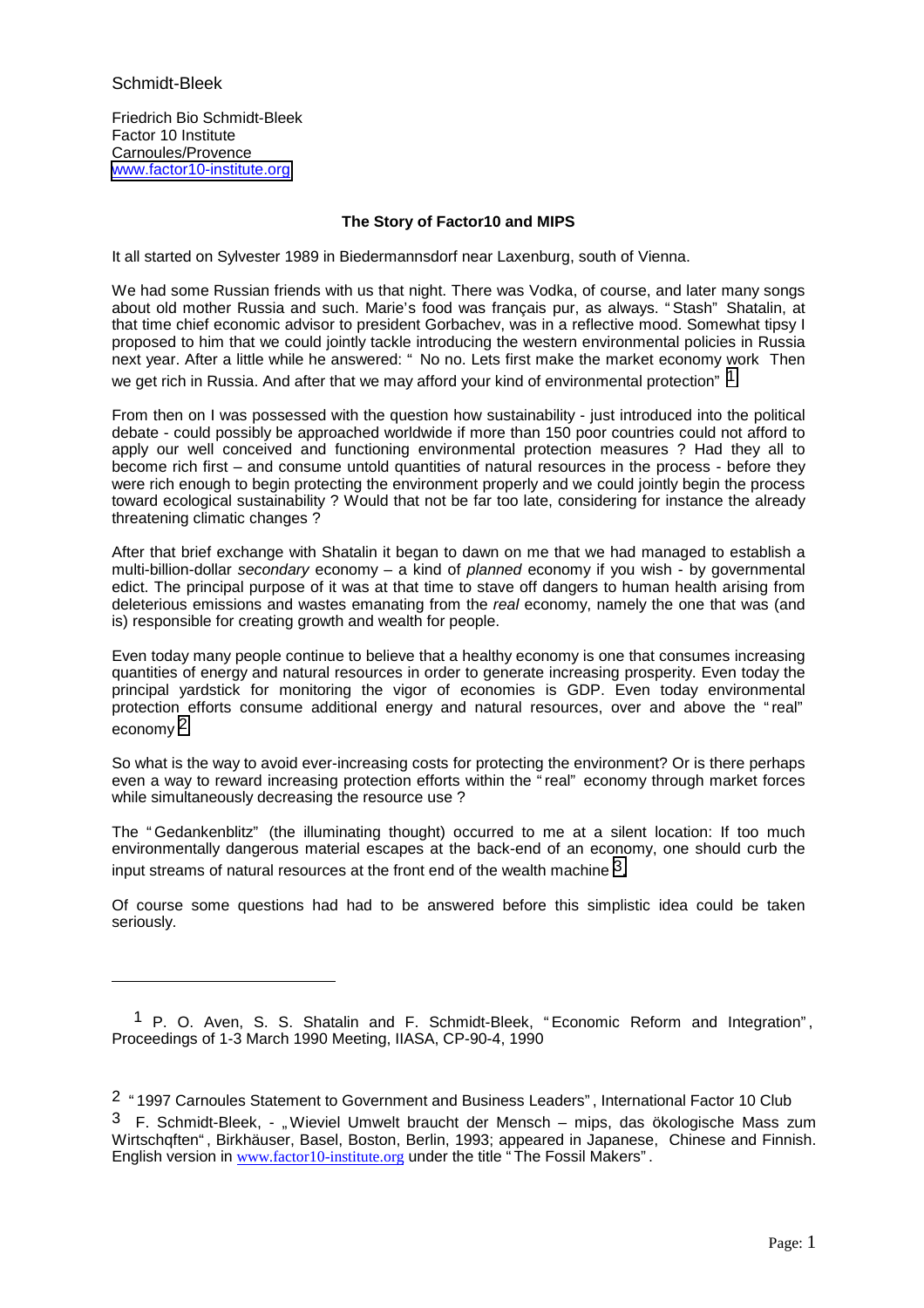$\overline{a}$ 

The first one is: Could technology provide goods and services that offer undiminished end-use satisfaction with substantially less natural resources?

The answer is yes, in principle. It is a question of engineering intelligence how much and what kind of energy and mass one invests for generating a certain quantity of value or utility. Today, some 35 kg of non-renewable nature are used on the average to produce 1 kg of product, and many times this quantity is used in the form of water. Moreover, the stuff we call *high tech* consumes at least ten times more solid nature than the average technology today. A service oriented knowledge society, supported by (dematerialized) information technology, can go a long way to replace mass and energy by brain power. In fact, how else can growth be had on a planet with limited resources in the face of a growing population with increasing demands?

So far so good, I thought. But then the question arose, what is the *required* reduction in using nature as input into the *worldwide* economy in order to approach sustainability? I did a very simple computation based on available evidence and arrived at about a *Factor 2* as the best possible gestimate. Nobody has as yet contested this rough number to my knowledge.

But surely the poor of this world, some 80% of its population, were not ready to reduce the little they had access to. They dream of proper health care, shelter, washing machines and cars – not the least because we beam these dreams into their huts incessantly by satellite. We call this stimulating consumption in order to keep the throughput economy running (see above). So if the worldwide take of nature must be reduced by a *Factor 2* and equity demands that 5 or 8 billion people must have a better life than now, the rich must reduce their current take *at least* by a *Factor 10* . In my opinion, anybody suggesting less than*10* should clarify the underlying assumptions.

When I first published the *Factor 10*, people called me a fool. In particular engineers thought such acrobatics in numbers were far away from real life - until they discovered that I was *not* talking about 1000 % improvements in efficiency of existing technology, but rather meant the sharp reduction in use of nature for satisfying defined needs of people. The focus of my concept is on *service* or *utility*, not goods. As Aristotle remarked already more than two thousand years ago: " True wealth is the use of things, not their possession" .

I said above that a future service oriented knowledge society should be capable of dematerializing the economy. But what about reality ? Is *Factor 10* a pipe dream or not?

There is now a wealth of published examples that demonstrates that *Factor 10* and much more can be achieved without reducing end use satisfaction 4.

In 1993 we started at the Wuppertal Institute in Germany to get involved in practical approaches of dematerialization. Starting in 1997 my newly created *Factor 10* Institute in the Provence continued practical work in Europe and Japan, and since 1998 the *International Factor 10 Innovation Network* has shown in more than 100 enterprises how systematic new design and sensible management approaches can profitably increase the resource productivity of goods and services 5 6 7 8.

<sup>4</sup> See, for instance, books by Paul Hawken, Walter Stahel, Claude Fussler, Willy Bierter, E.U. von Weizsäcker, Leo Jansen, Ryoichi Yamamoto, F. Schmidt-Bleek

 $5$  F. Schmidt-Bleek, Ursula. Tischner, " Produktentwicklung – Nutzen gestalten – Natur schonen" , Austrian Chamber of Commerce, Wien, 1995

<sup>6</sup> Walter Stahel, Willy Bierter, F. Schmidt-Bleek, " Ökointelligente Produkte, Dienstleistungen und Arbeit" , " , Birkhäuser, Basel, Boston, Berlin, 1997

<sup>7</sup> F. Schmidt-Bleek, " Ökodesign – Vom Produkt zur Dienstleistungserfüllungsmaschine" , Austrian Chamber of Commerce, Wien, 1999

<sup>8</sup> F. Schmidt-Bleek, Ch. Manstein and G. Weihs, "Klagenfurt Innovation", Klagenfurt,, ISBN 3 900743 74 6, 1999. Report on a training program for 50 SMEs for the Design of sustainable products, services, and management.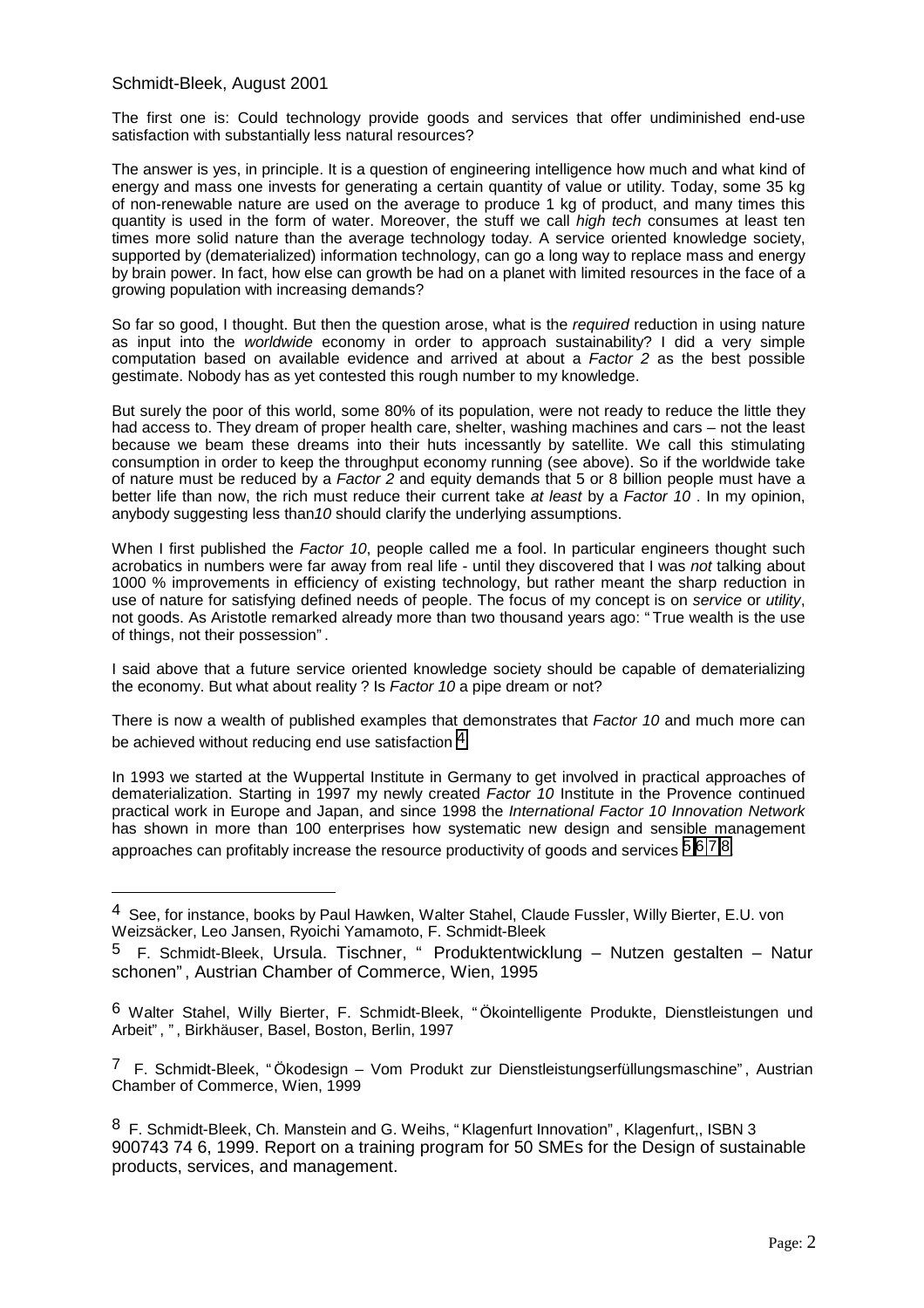When designing products for improved resource productivity, the resource intensity of raw material plays an important role. For instance, we figured out that 1 kg of copper requires 500 kg of nonrenewable nature before it is available for constructing something. The ratio for aluminum is 85, for paper 15, for steel around 10 and for most plastics considerably less than 10. Depending on its composition, a product can thus have a much larger - or smaller - *" ecological rucksack"* than its competitor and still weigh the same 9.

While painstakingly working through dozens and dozens of supply chains in order to evaluate the rucksack ratios for raw materials we discovered that it is the rucksack of finished products rather than the process of manufacturing that determines the overall resource intensity of the economy: Sustainability is won on the market or not at all.

Since nothing can be managed without a measure I began early to search for practical and robust indicators that could safely guide the design of *all* goods and infrastructures on the micro level, and *all* policies on the macro level in the direction of higher resource efficiency. Such measures had to be easy to understand and apply in a world market where perhaps 50 million different products and services are traded every day. They had to be cost-effective in their application, directionally true, and cover the whole life span of products.

In view of the discourse above it should not come as a surprise that I proposed to use the " input of natural materials (including their rucksacks) per unit service or utility" – MIPS- as an indicator to be used on the micro level and "the total yearly material flow (including their rucksacks)" –TMF- as an indicator on the policy level. I have also suggested that COPS, the " costs per unit service or utility" would be a suitable kind of price for *all* goods and services in a service oriented society 10.

As we all know, trends based on indicators are what the mass media transport best when it comes to complex issues. Public attention needs to be drawn to the fact that everyone of us is needlessly wasting natural resources every day. Without this there will simply not be a meaningful public debate on sustainability and no agreement on the *" landing place"* we wish to approach for a more sustainable future.

The national German statistics office is now collecting TMF information on a routine basis. And the German federal ministry responsible for research has expressed interest in establishing a national center for information on material flows and resource productivity, including MI and MIPS data. I was recently informed that the Japanese Academy of Science has developed similar plans.

One more puzzling question must be answered before policies can be designed for approaching sustainability through increased resource productivity. And that is: Why are natural resources wasted today? Why is it that resources play hardly any role as a production factor in " modern" economic theory?

The simple answer is: Because the price of many natural resources is so low that it does not pay to optimize their use or increase their productivity. At the same time, great efforts are made by manufacturers to increase the labor productivity in order to survive in a competitive market since human labor is expensive. To the extent that machines are replacing humans in the production and service sector, this development puts even an additional strain on the natural resource base 11.

This situation is *not* the fault of the market. This situation is a perfectly logical consequence of the old paradigm where increasing flows of resources through the economy were spawning increased wealth. Accordingly, fiscal policies, subsidies, R&D priorities, standards, norms, requirements for securing venture capital, property rights and many other factors are shaped to support the " throughput economy" . In short, the economic boundary conditions are squarely in the way of sustainability. Or, to put it the other way around: If politicians are really interested in approaching

9 F. Schmidt-Bleek and Co-workers: "MAIA, Einfürung In Die Material-Intensitätsanalyse Nach Dem MIPS-Konzept" , Birkhäuser, Basel, Boston, Berlin, 1999

10 F. Schmidt-Bleek, "Das MIPS-Konzept – Faktor 10", Droemer, München, 1998

 $\overline{a}$ 

11 Franz Lehner and F. Schmidt-Bleek, " Die Wachstumsmaschine – der ökonomische Charm der ökologie" , Droemer, München, 1999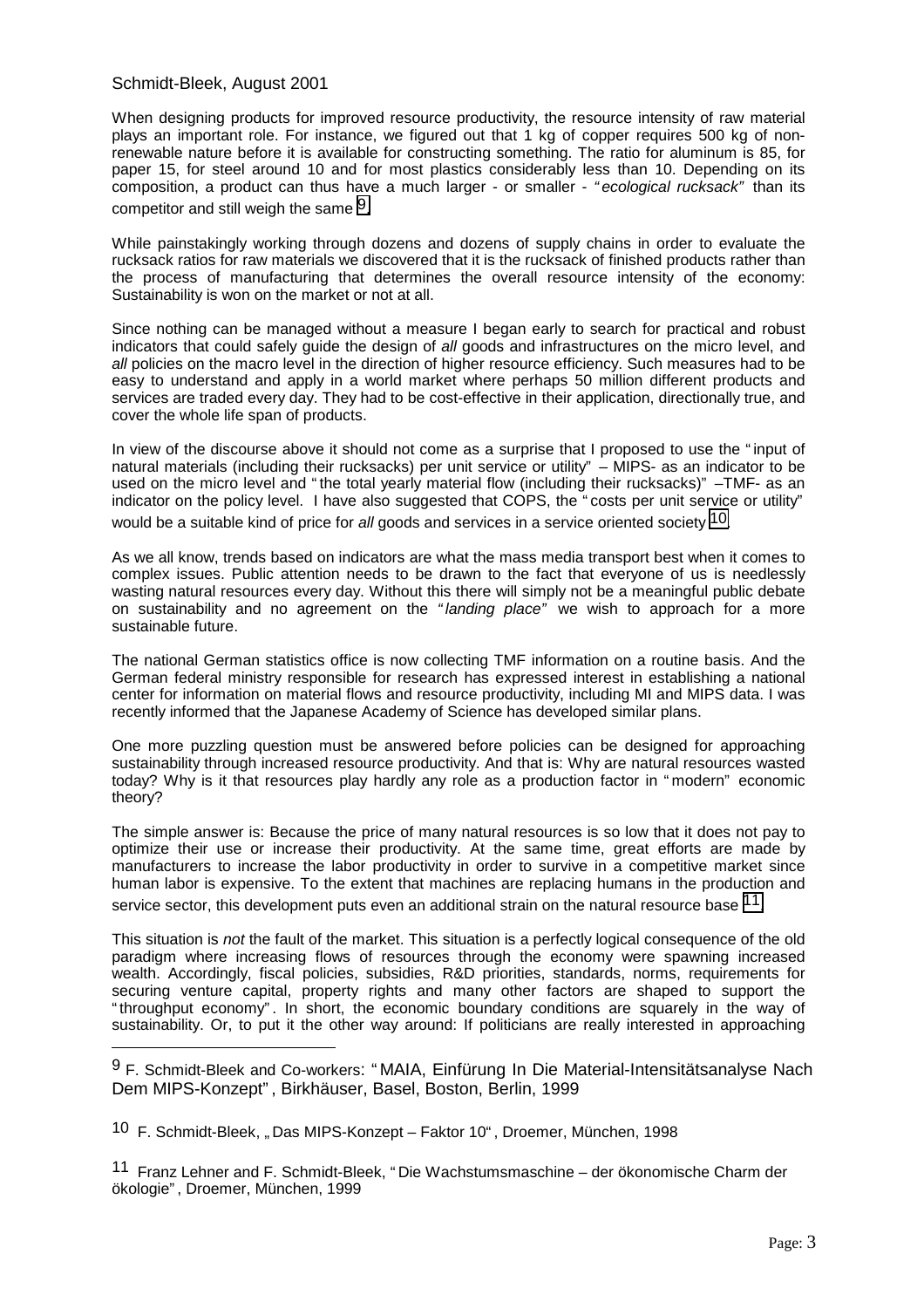sustainability (and lowering unemployment in the process) they need to start a systematic analysis of the economic boundary conditions soon and get prepared to adjust them step by step. In doing so, they can use the *Factor 10/MIPS* Concept as a guide.

I will go one step further and say this: If national governments are interested in reasonably sustainable economic and social conditions in the long run, and in particular if they care for a strong export showing of their country in the future, they would be well advised to begin the process of increasing the resource productivity at once. There are simply not enough resources on this planet to globalize the western life-style. And worse, long before we run into physical resource scarcities, the environmental services will be largely in shambles if we continue operating our " throughput economies" . And the life-sustaining services of the environment cannot be generated by technology – at any costs.

Pro-active business leaders are aware of this situation. And they are pretty upset because the present price situation allows only rather limited dematerialization moves under profitable conditions. For instance, business and opinion leaders at the B 21 meeting in May 2000 at Tokyo agreed that the present resource depletion is undermining our economy and our future. They called for fundamental changes in our present economic systems, corporate activities, and lifestyles. They agreed that corporations should take the leading role in encouraging governments to change the economic framework and incentive structures. In their view*, restructuring the global economy to make it*

*environmentally sustainable represents the greatest investment opportunity in human history* 12.

In June 2000 the *" Alliance for Global Eco-Structuring"* was founded at Carnoules with the aim to draw industry's attention to the fact that it would be in their own best interest to support governments pro-actively in undertaking appropriate changes of the current economic boundary conditions. We issued the "Carnoules Appeal" <sup>13</sup> to that effect which enjoys increasing attention and support. However, prior to changing economic boundary conditions the consequences of such changes must be analyzed. This has not happened yet. Therefore I have suggested that a systemic and wellfocused major research effort be launched in order to develop realistic options for change. Encouraging first discussions have taken place.

We plan to finalize a short document at this year's September meeting in Carnoules, addressed to the United Nations " RIO plus 10" Conference on Environment and Development in Johannesburg next year. In this document our concept for approaching sustainability and our collected experiences are cast into a set of basic recommendations.

*Factor 10 and more, MIPS, COPS, TMF, ecological rucksacks, design and management experiences, as well as some first ideas about the most important changes in the economic boundary conditions* have been presented in publications and can be further explained and put to use by a growing number of experts.

#### Thanks

 $\overline{a}$ 

I am deeply indebted to my former co-workers at the Wuppertal Institute for their sustained courage to get involved in and stick with a research effort without much precedent. Even within the institute, jokes about the " MIPS-gang" were quite frequent and the scientific advisory committee of the institute did not spend much time in encouraging our work. Without the devoted and intelligent efforts of my co-workers it would not have been possible to underpin the *Factor 10/MIPS* Concept with sufficient data for making it defensible.

In 1994 I created the *International Factor 10 Club* in Carnoules/Provence. It is still amazing to me how quickly and unanimously these highly experienced experts from many walks of life agreed with the basic ideas of Factor 10 and MIPS. Their contributions toward making the Factor 10/MIPS

<sup>12</sup> GREB 21 Meeting, Tokyo, 22. May, 2000; Organizer B-LIFE 21-Business Leaders' Inter-Forum for Environment 21; Secretary General and Founder of B-LIFE 21: Tadahiro Mitsuhashi, Senior Editorial Writer, NIKKEI-Nihon Keizai Shimbun, Inc. For the text of the B21 Tokyo Statement see: www.factor10-institute.org and Annex

<sup>13</sup> See www.factor10-institute.org